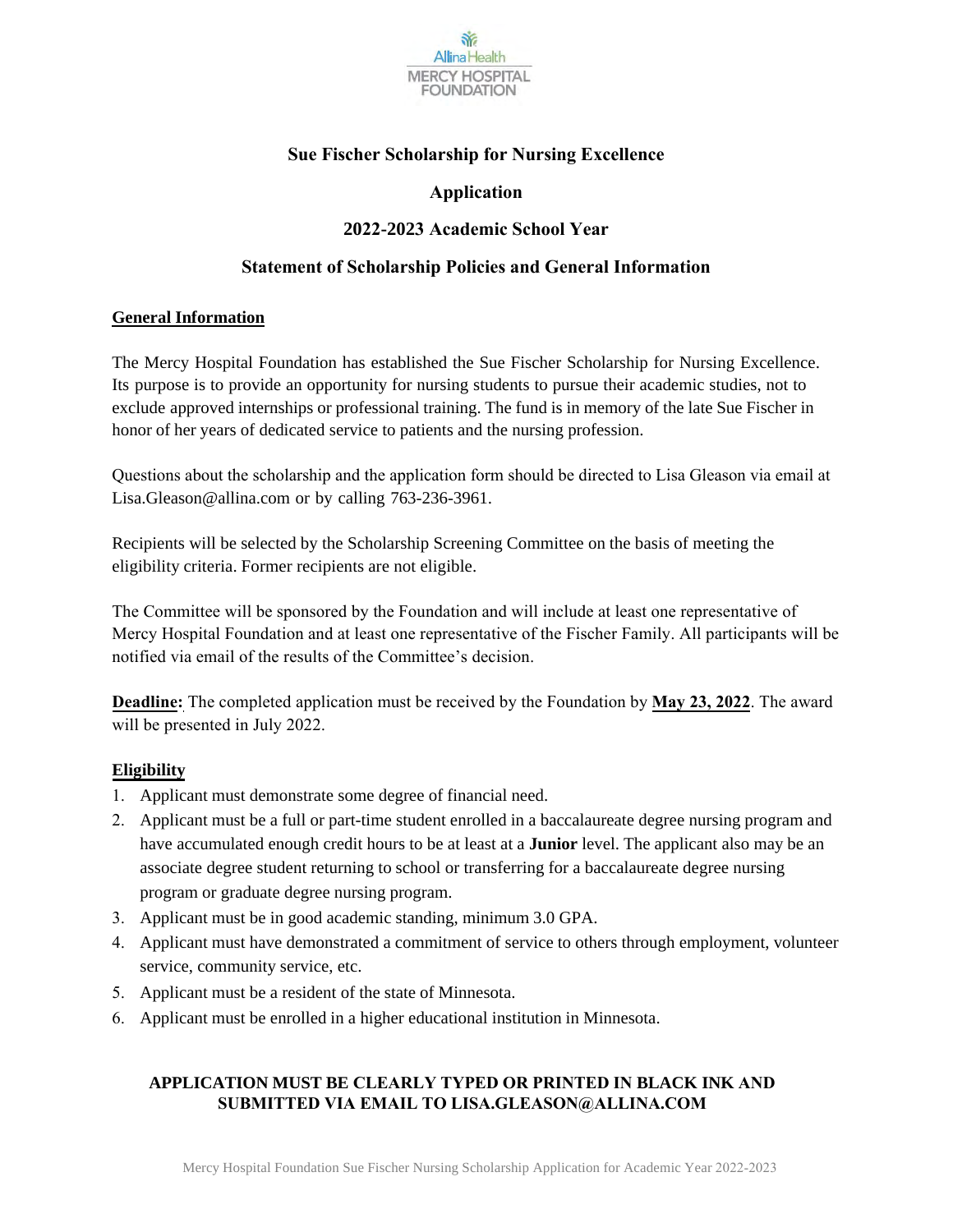#### **SUE FISCHER SCHOLARSHIP FUND FOR NURSING EXCELLENCE APPLICATION**

| Fall 2022 Grade Level: Expected date/year of graduation?                                                 |                                                                                                                                                                                                                                |                  |
|----------------------------------------------------------------------------------------------------------|--------------------------------------------------------------------------------------------------------------------------------------------------------------------------------------------------------------------------------|------------------|
| <b>Financial Information</b>                                                                             |                                                                                                                                                                                                                                |                  |
| (Last)                                                                                                   | (First)                                                                                                                                                                                                                        | (Middle Initial) |
| Male Female                                                                                              |                                                                                                                                                                                                                                |                  |
|                                                                                                          | <b>APPLICANT STATUS</b>                                                                                                                                                                                                        |                  |
| You must answer the following question:                                                                  |                                                                                                                                                                                                                                |                  |
| Did or will your parent(s) claim you as a<br>dependent for income tax purposes in:                       | 2021 ________ Yes _______ No<br>$2022 - Yes - No$                                                                                                                                                                              |                  |
| How much assistance (in dollars) did you receive from your parents during the 2021-2022 school<br>year?  |                                                                                                                                                                                                                                |                  |
| How much assistance (in dollars) will you receive from your parents during the 2022-2023 school<br>year? |                                                                                                                                                                                                                                |                  |
| Indicate your estimates of expenses for the 2022-2023 school year in the following categories:           |                                                                                                                                                                                                                                |                  |
|                                                                                                          |                                                                                                                                                                                                                                |                  |
|                                                                                                          |                                                                                                                                                                                                                                |                  |
| Other Expenses                                                                                           |                                                                                                                                                                                                                                |                  |
|                                                                                                          |                                                                                                                                                                                                                                |                  |
| List all firm sources of income for 2022-2023 school year in the following categories:                   |                                                                                                                                                                                                                                |                  |
|                                                                                                          |                                                                                                                                                                                                                                |                  |
|                                                                                                          | Financial Aid Lawrence and Aid Lawrence and Aid Lawrence and Aid Lawrence and Aid Lawrence and Aid Lawrence and Aid Lawrence and Aid Lawrence and Aid Lawrence and Aid Lawrence and Aid Lawrence and Aid Lawrence and Aid Lawr |                  |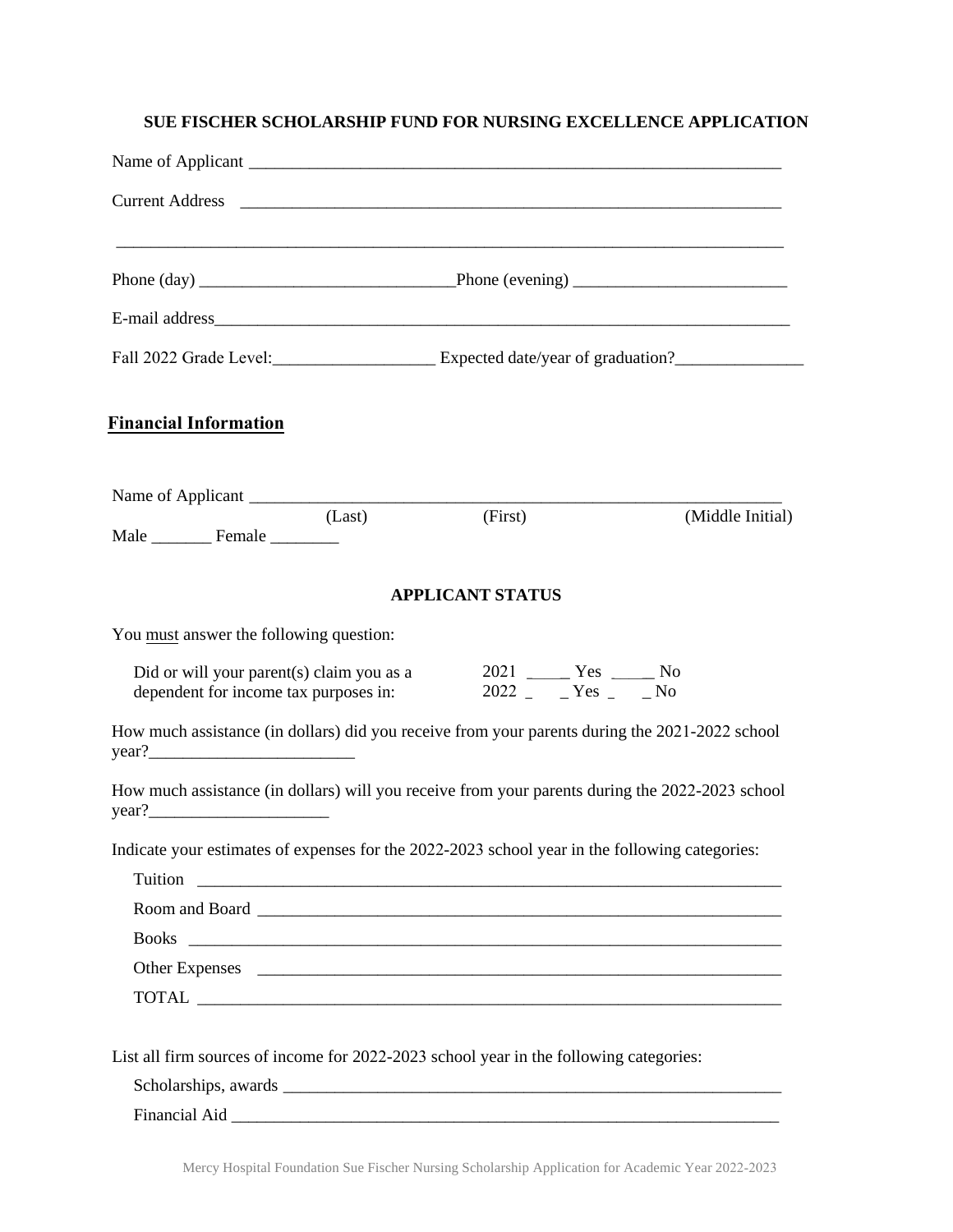| Parents<br>Other (explain)<br><b>TOTAL</b> | Work |  |
|--------------------------------------------|------|--|
|                                            |      |  |
|                                            |      |  |
|                                            |      |  |

What additional sources of income do you anticipate that are not yet confirmed, such as scholarships or aid applied for but not confirmed?

Indicate the total educational related debt for which you are personally legally responsible. \_\_\_\_\_

#### **APPLICANT INFORMATION**

(married students must include spouse's information)

| 1. Total size of applicants household                                                     |
|-------------------------------------------------------------------------------------------|
| 2. Applicants 2021 non-taxable income                                                     |
| (Social Security, VA benefits, child support, AFDC, unemployment, any non-                |
| taxable income).                                                                          |
|                                                                                           |
| Do you plan to work this summer? $\angle$ $\angle$ Yes $\angle$ No                        |
| Do you plan to work during the school year? $\angle$ $\angle$ Yes $\angle$ $\triangle$ No |
| Estimate your income available to you next year _________________________________         |

I voluntarily give the Scholarship Committee the right to make a thorough investigation of my past employment, activities, education and training record. I voluntarily agree to cooperate in such investigation and release from all liability or responsibility all persons, companies, corporations or schools supplying such information. I agree the decision of the Sue Fischer Scholarship for Nursing Excellence Screening Committee will be final.

Applicant's Signature Date Date

#### *Please EMAIL the following required items:*

- *Completed application*
- *Résumé include educational, volunteer and employment experiences*
- *Copy of most recent academic transcript*
- *Copy of most recent FAFSA form*
- *Two current references with name, address and telephone contact number (teachers, supervisors and/or community service leaders)*

Lisa Gleason Mercy Hospital Foundation 7590 Lyric Lane NE – Mail Route 53213 Fridley, MN 55432

[Lisa.Gleason@allina.com](mailto:Lisa.Gleason@allina.com)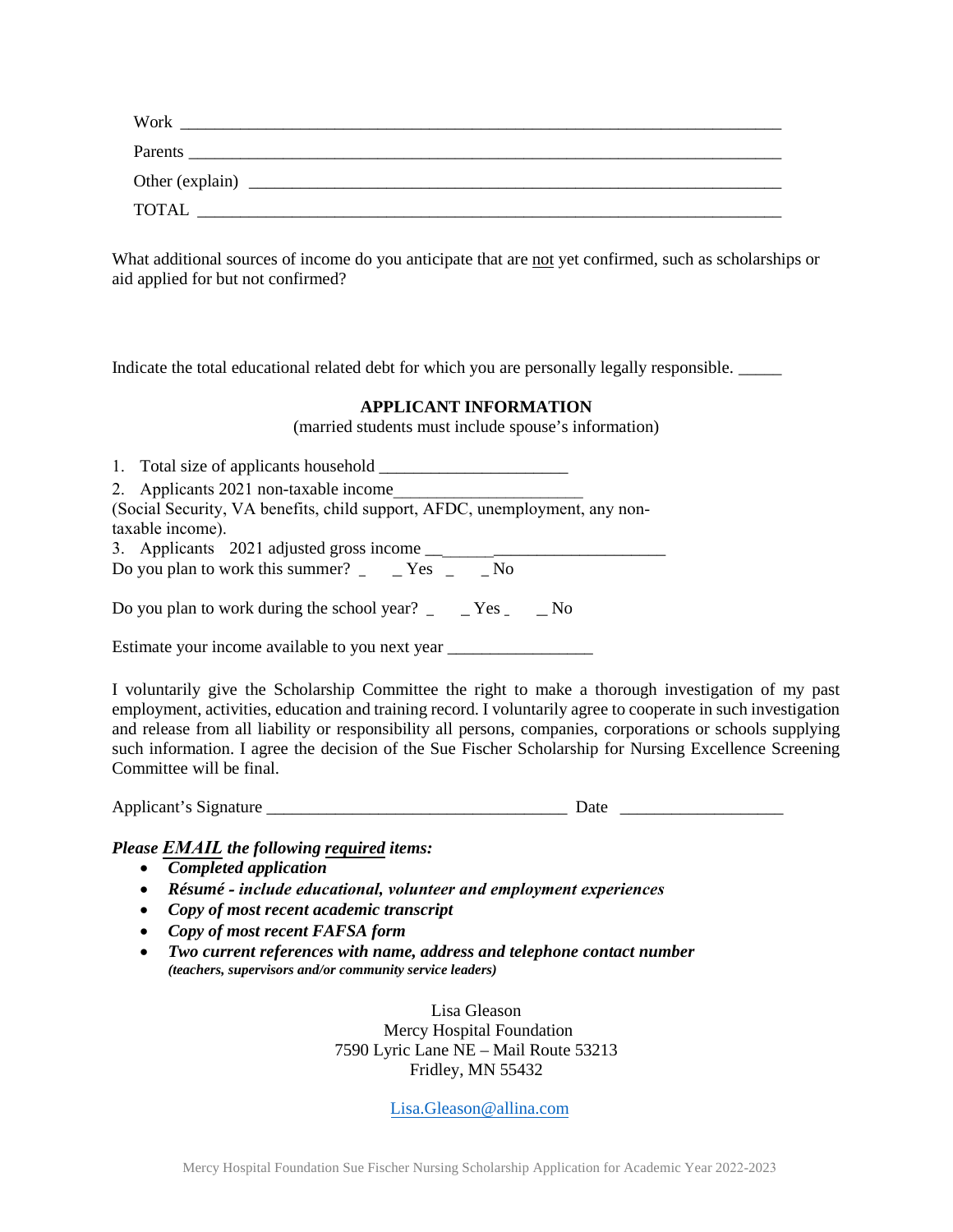# **Please answer the following 6 questions and attach additional pages as necessary:**

1. Caring was a core value reflected by Sue Fischer. What does caring mean to you?

2. How or why did you select Nursing as a career?

3. What are your professional and career goals?